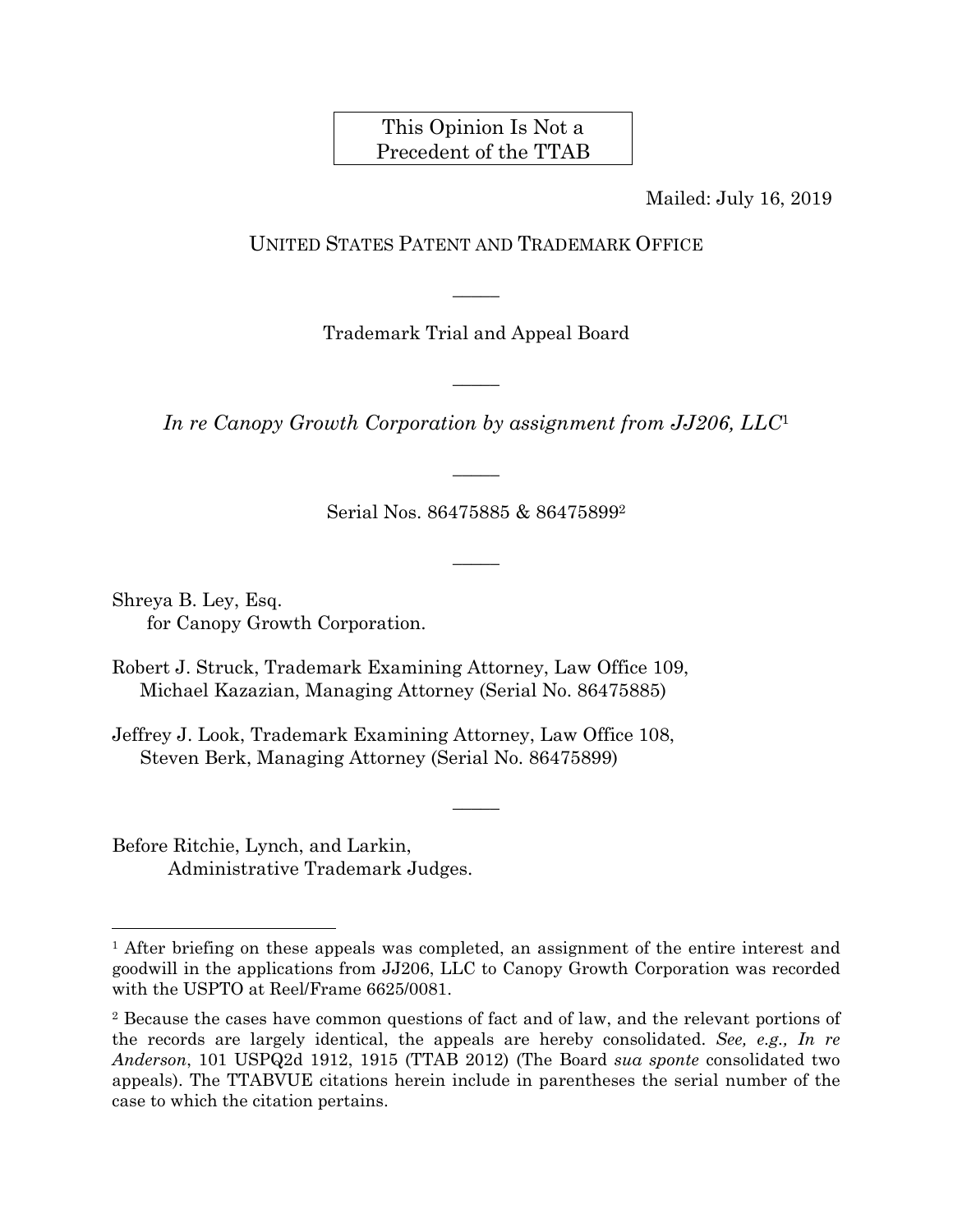Opinion by Lynch, Administrative Trademark Judge:

Canopy Growth Corporation ("Applicant"), by assignment from JJ206, LLC, seeks registration on the Principal Register of the mark JUJU RX in standard characters, with RX disclaimed, for "smokeless cannabis vaporizing apparatus, namely, oral vaporizers for smoking purposes; vaporizing cannabis delivery device, namely, oral vaporizers for smoking purposes," in International Class 34.

Applicant also seeks registration on the Principal Register of the mark JUJU HYBRID in standard characters, with HYBRID disclaimed, for "oral smokeless cannabis vaporizing apparatus for smoking purposes; oral vaporizing cannabis delivery device for smoking purposes," in International Class 34.3

The Examining Attorney in each case has refused registration based upon the absence of a bona fide intent to use the mark in lawful commerce under Sections 1 and 45 of the Trademark Act, 15 U.S.C. §§ 1051, 1127. Applicant appealed and requested reconsideration in both cases, which the Examining Attorneys denied. The appeals were suspended for some time,<sup>4</sup> but resumed and now are fully briefed.<sup>5</sup> We affirm the refusals to register, which arise from the Examining Attorneys' contentions

<sup>3</sup> Application Serial Nos. 86475885 and 86475899 both were filed December 9, 2014 based upon an intent to use the mark in commerce under Section 1(b) of the Trademark Act, 15 U.S.C. § 1051(b).

<sup>4 16</sup> TTABVUE (Serial No. 86475885); 12 TTABVUE (Serial No. 86475899).

<sup>5</sup> Applicant's briefs are single-spaced, in contravention of Trademark Rule 2.126(a)(1), 37 C.F.R. § 2.126(1)(1). While we have considered the briefs in this instance, Applicant is apprised that it is discretionary whether the Board disregards or accepts any improper filings.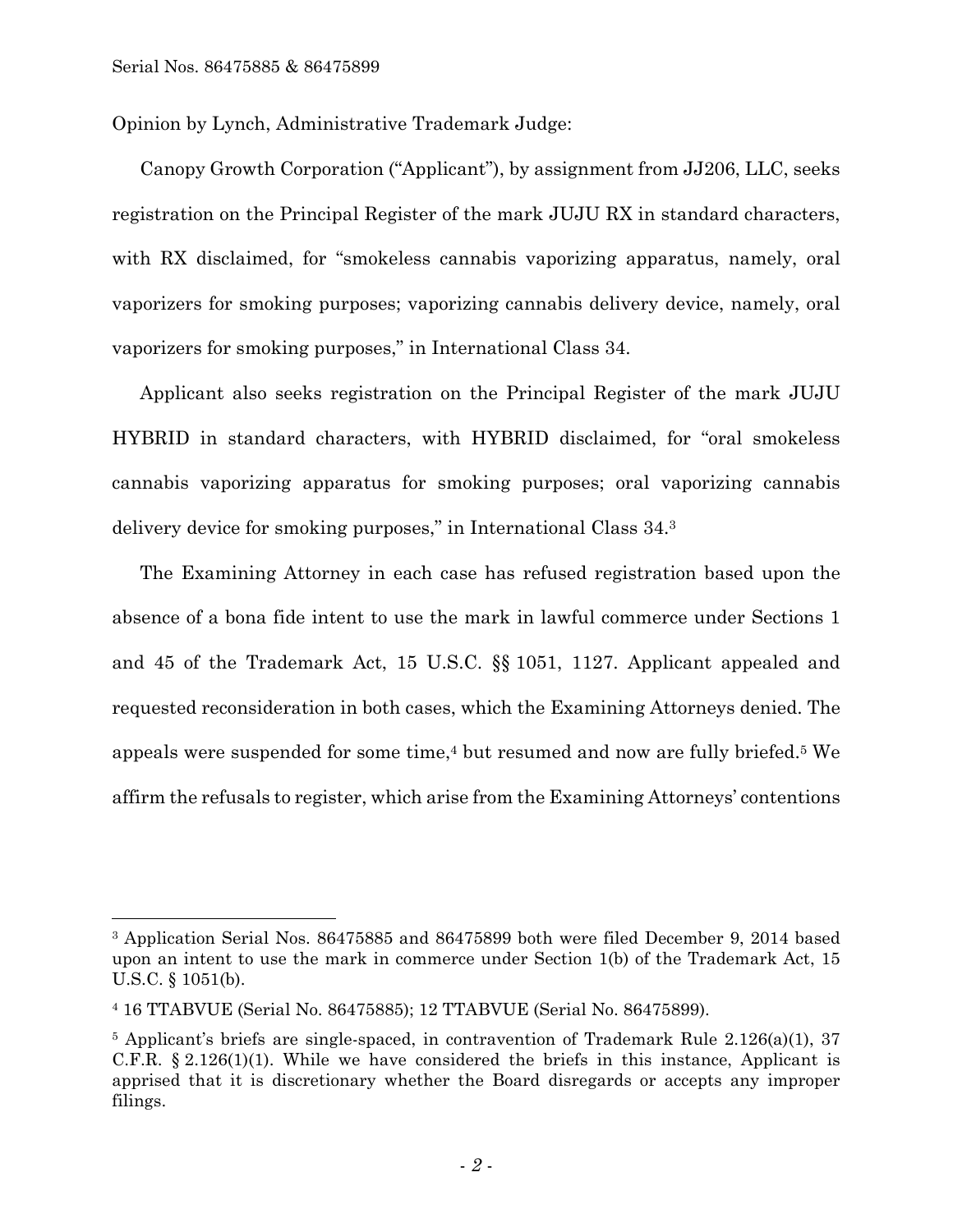that the identified goods constitute unlawful drug paraphernalia under the federal Controlled Substances Act ("CSA").

Applicant's arguments in these cases mirror the unsuccessful arguments its predecessor made in the appeals of other applications identifying essentially the same goods, for which we affirmed unlawfulness refusals. *In re JJ206, LLC,* 120 USPQ2d 1568 (TTAB 2016); *see also In re JJ206, LLC,* 2016 LEXIS 527 (Serial No. 86532274) (TTAB 2016) (non-precedential). As explained in the precedential decision, in an intent-to-use application, "where the identified goods are illegal under the federal Controlled Substances Act (CSA), the applicant cannot use its mark in lawful commerce, and 'it is a legal impossibility' for the applicant to have the requisite bona fide intent to use the mark." *JJ206*, 120 USPQ2d at 1569 (quoting *John W. Carson Found. v. Toilets.com, Inc.*, 94 USPQ2d 1942 (TTAB 2010) ("Because the permanent injunction enjoins applicant from making the use required to obtain its federal trademark registration, as a matter of law, applicant cannot make lawful use of its mark in commerce")).

In these cases, as in the earlier ones, Applicant has explicitly identified its goods as vaporizers for cannabis6 or marijuana. The CSA makes it unlawful to sell, offer for sale, or use any facility of interstate commerce to transport drug paraphernalia, defined as "any equipment, product, or material of any kind which is primarily

<sup>6 &</sup>quot;Cannabis" refers to "any of the preparations (as marijuana or hashish) or chemicals (as THC) that are derived from the hemp and are psychoactive." (www.merriam-webster.com). The Board may take judicial notice of dictionary definitions, *Univ. of Notre Dame du Lac v. J.C. Gourmet Food Imp. Co.*, 213 USPQ 594 (TTAB 1982), *aff'd*, 703 F.2d 1372, 217 USPQ 505 (Fed. Cir. 1983), including online dictionaries that exist in printed format or regular fixed editions. *In re Red Bull GmbH*, 78 USPQ2d 1375, 1377 (TTAB 2006).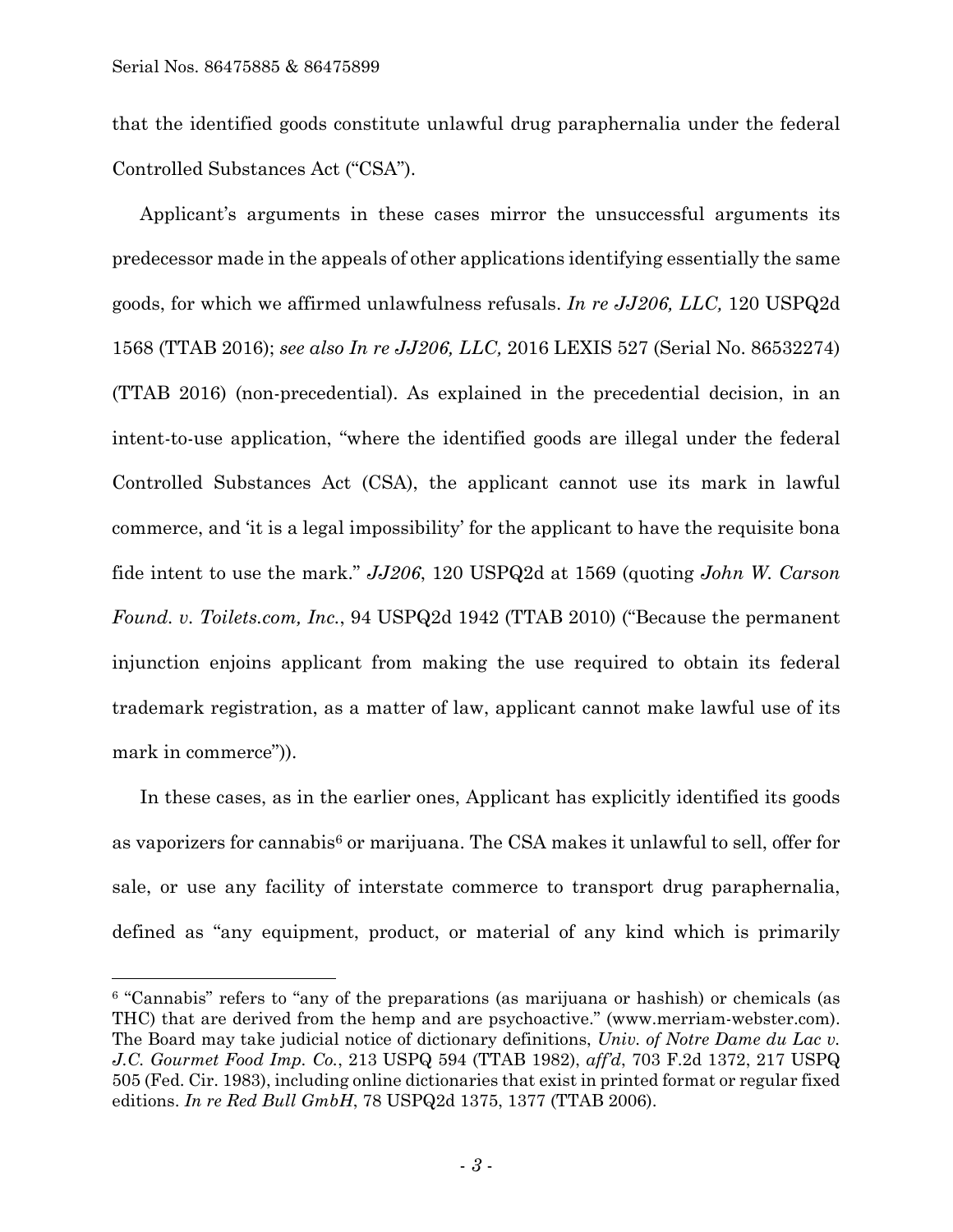intended or designed for use in manufacturing, compounding, converting, concealing, producing, processing, preparing, injecting, ingesting, inhaling, or otherwise introducing into the human body a controlled substance, possession of which is unlawful under [the CSA]." 21 U.S.C. § 863; *see also JJ206,* 120 USPQ2d at 1569; *In re Brown*, 119 USPQ2d 1350, 1352 n.10 (TTAB 2016). The CSA identifies marijuana as a controlled substance that is unlawful to possess. 21 U.S.C. § 812(a) & (c) (identifying "Marihuana," by its alternate spelling, as a controlled substance); 21 U.S.C. §§ 841 & 844 (placing prohibitions on the possession of controlled substances). The CSA defines marijuana (or "marihuana") as "all parts of the plant Cannabis sativa L., whether growing or not; . . . the resin extracted from any part of such plant; and every compound, manufacture, salt, derivative, mixture, or preparation of such plant, its seeds or resin," but for certain exceptions not relevant to Applicant's goods. 21 U.S.C. § 802(16). Based on this definition and the evidence of record, we find that Applicant's references to "cannabis" in its identifications are to marijuana, as defined in the CSA. Thus, equipment primarily intended or designed for use in ingesting, inhaling, or otherwise introducing cannabis or marijuana into the human body constitutes unlawful drug paraphernalia under the CSA.

Therefore, Applicant's identified goods fall within the definition of illegal drug paraphernalia under the CSA. The identifications of goods make clear that Applicant's devices are designed and intended for the introduction of marijuana or cannabis into the human body. Applicant has not disputed this fact, and has acknowledged that its goods are "optimized for sale to state-licensed and regulated

- *4* -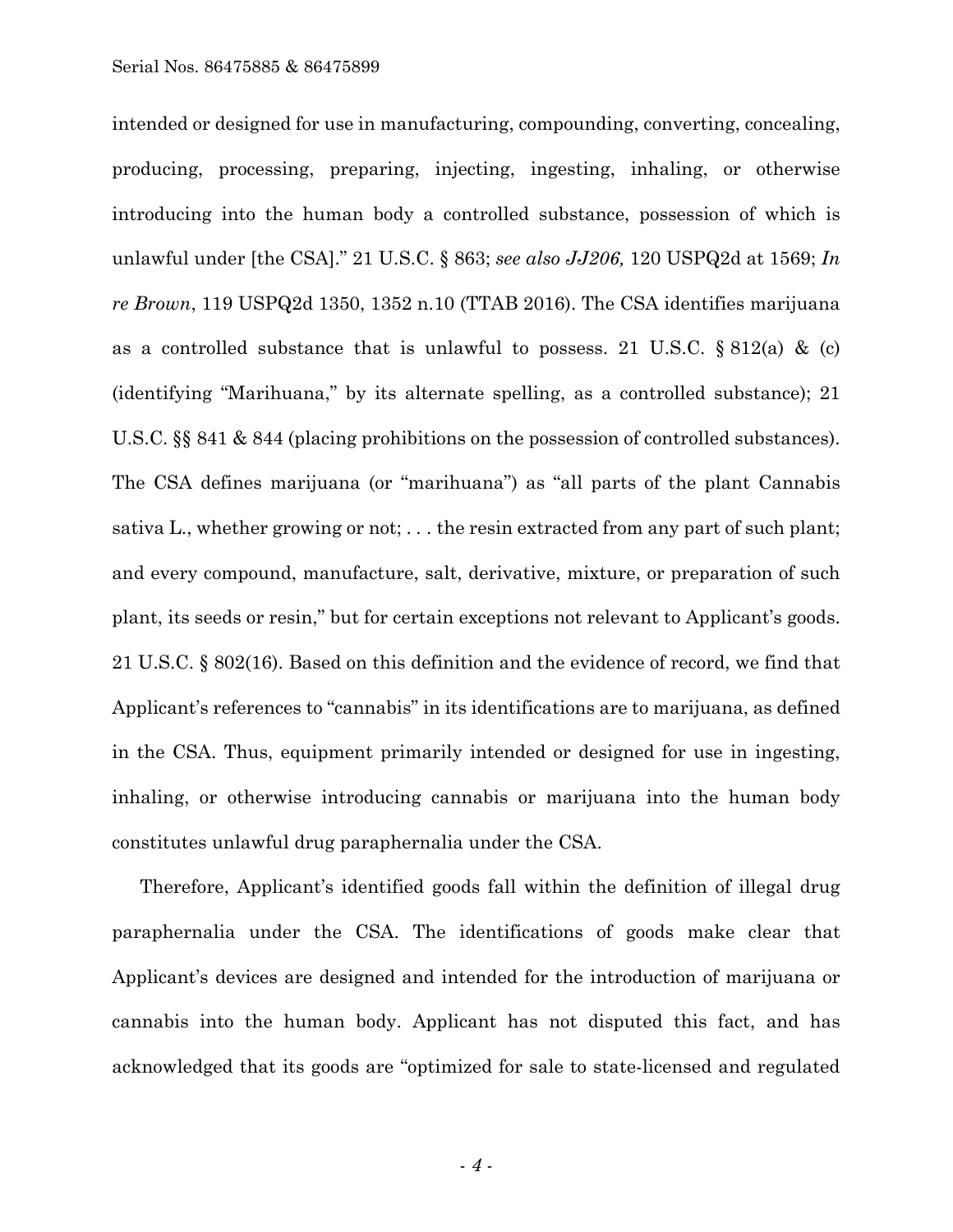cannabis industry retailers or operators."7 Instead, just as in *JJ206,* Applicant relies on state marijuana laws to claim that its intended use is lawful, but as explained in *Brown*, 119 USPQ2d at 1351 and in *JJ206,* 120 USPQ2d at 1571, the federal CSA is conclusive on the lawfulness issue for purposes of obtaining a federal trademark registration.

In its Briefs, Applicant attempts to draw parallels to "other oral vaporizing apparatuses, like e-cigarettes,"8 but the identification of goods makes clear that its devices differ because the goods, as identified in the applications, are in violation of the CSA. Applicant also analogizes its applications to several third-party registrations9 for goods or services that Applicant characterizes as "in support of or marketed to the [marijuana industry]," and claims that its "goods should be treated no differently."10 Most of these same registrations previously were distinguished in *JJ206, LLC*, 120 USPQ2d at 1570 & n.12 as failing to present analogous lawfulness issues under the CSA. Regardless, each application must be considered on its own record to determine eligibility to register. *In re Cordua Rests., Inc.*, 823 F.3d 594, 118 USPQ2d 1632, 1635 (Fed. Cir. 2016); *see also In re Nett Designs, Inc.*, 236 F.3d 1339, 57 USPQ2d 1564, 1566 (Fed. Cir. 2001) ("Even if some prior registrations had some

<sup>7 4</sup> TTABVUE 11 (Applicant's Request for Reconsideration, Serial No. 86475885); 4 TTABVUE 9 (Applicant's Request for Reconsideration, Serial No. 86475899).

<sup>8 11</sup> TTABVUE 5 (Applicant's Brief, Serial No. 86475885); 7 TTABVUE 5 (Applicant's Brief, Serial No. 86475899).

<sup>9 4</sup> TTABVUE 52-58 (Serial No. 86475885); 4 TTABVUE 38-45 (Serial No. 86475899).

<sup>10 11</sup> TTABVUE 5-6 (Applicant's Brief, Serial No. 86475885); 7 TTABVUE 5-6 (Applicant's Brief, Serial No. 86475899).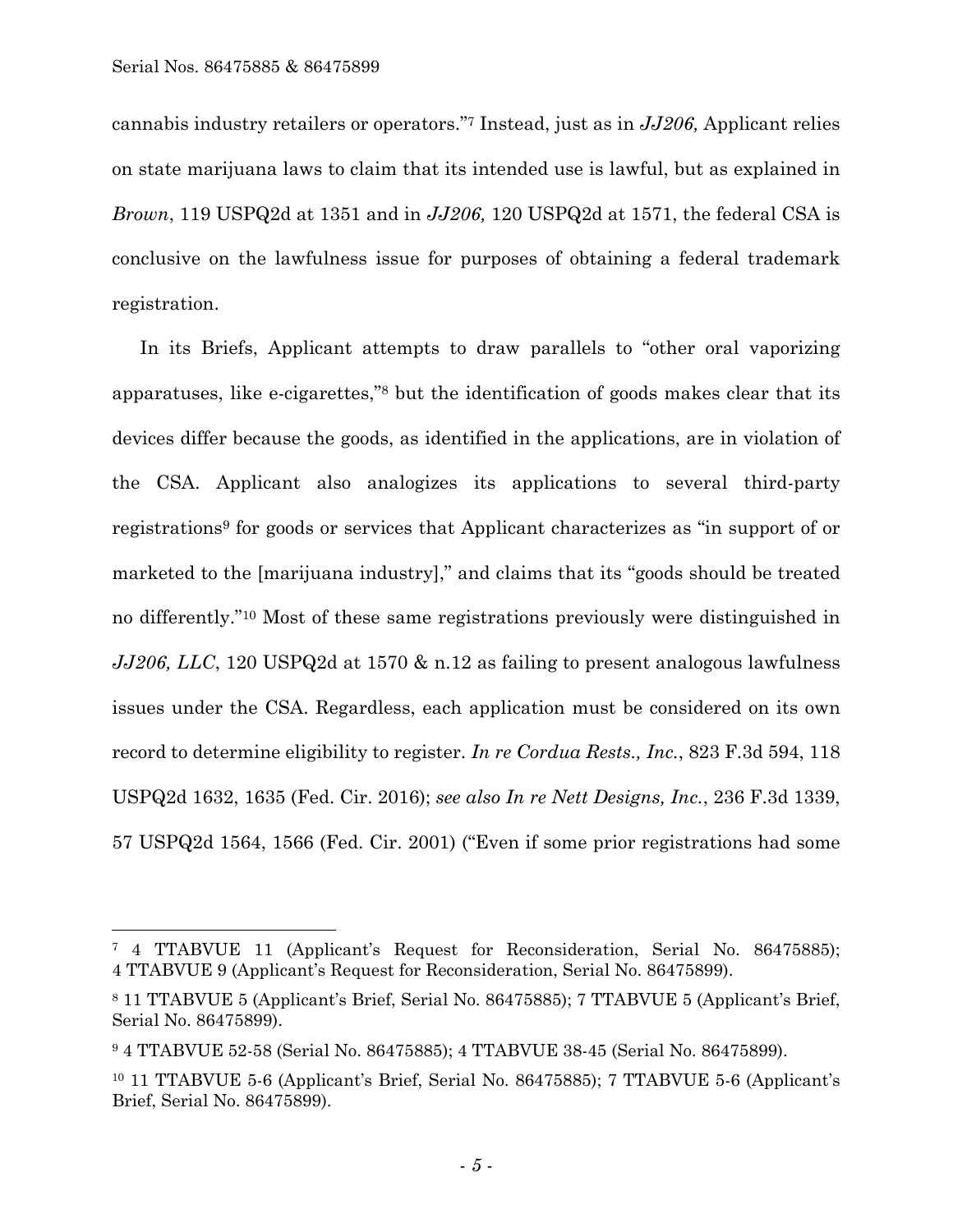characteristics similar to Nett Designs' application, the PTO's allowance of such prior registrations does not bind the Board or this court.").

In *JJ206,* 120 USPQ2d at 1571, we also rejected the argument Applicant again raises in these cases, that because the jurisdictions where it does business "comply with federal directives such as the *Cole Memo*,"<sup>11</sup> its goods should be considered lawful. The *Cole Memo* refers to a 2013 U.S. Department of Justice memorandum to United States Attorneys that addressed the enactment of medical marijuana laws in certain states, affirmed the illegality of marijuana under the CSA, and set out federal "enforcement priorities" "to guide the Department's enforcement of the CSA against marijuana-related conduct."12 As stated in *JJ206,* "the memorandum does not and cannot override the CSA, and in fact, explicitly underscores that 'marijuana is a dangerous drug and that the illegal distribution and sale of marijuana is a serious crime.'" *Id.* (footnotes omitted). Regardless, we also take judicial notice of the rescission of the *Cole Memo* as of January 4, 2018, by a U.S. Department of Justice

<sup>11 11</sup> TTABVUE 6 (Applicant's Brief, Serial No. 86475885); 7 TTABVUE 6 (Applicant's Brief, Serial No. 86475899).

<sup>12 4</sup> TTABVUE 27-30 (Applicant's Request for Reconsideration, Serial No. 86475885); 4 TTABVUE 13-16 (Applicant's Request for Reconsideration, Serial No. 86475899) (*Cole Memo*). The memo urged federal enforcement efforts to focus on goals including preventing distribution of marijuana to minors, preventing violence and firearm use in marijuanarelated activities, and "[p]reventing the diversion of marijuana from states where it is legal under state law in some form to other states." *Id.* at 13; 4 TTABVUE 27 (Applicant's Request for Reconsideration, Serial No. 86475885).